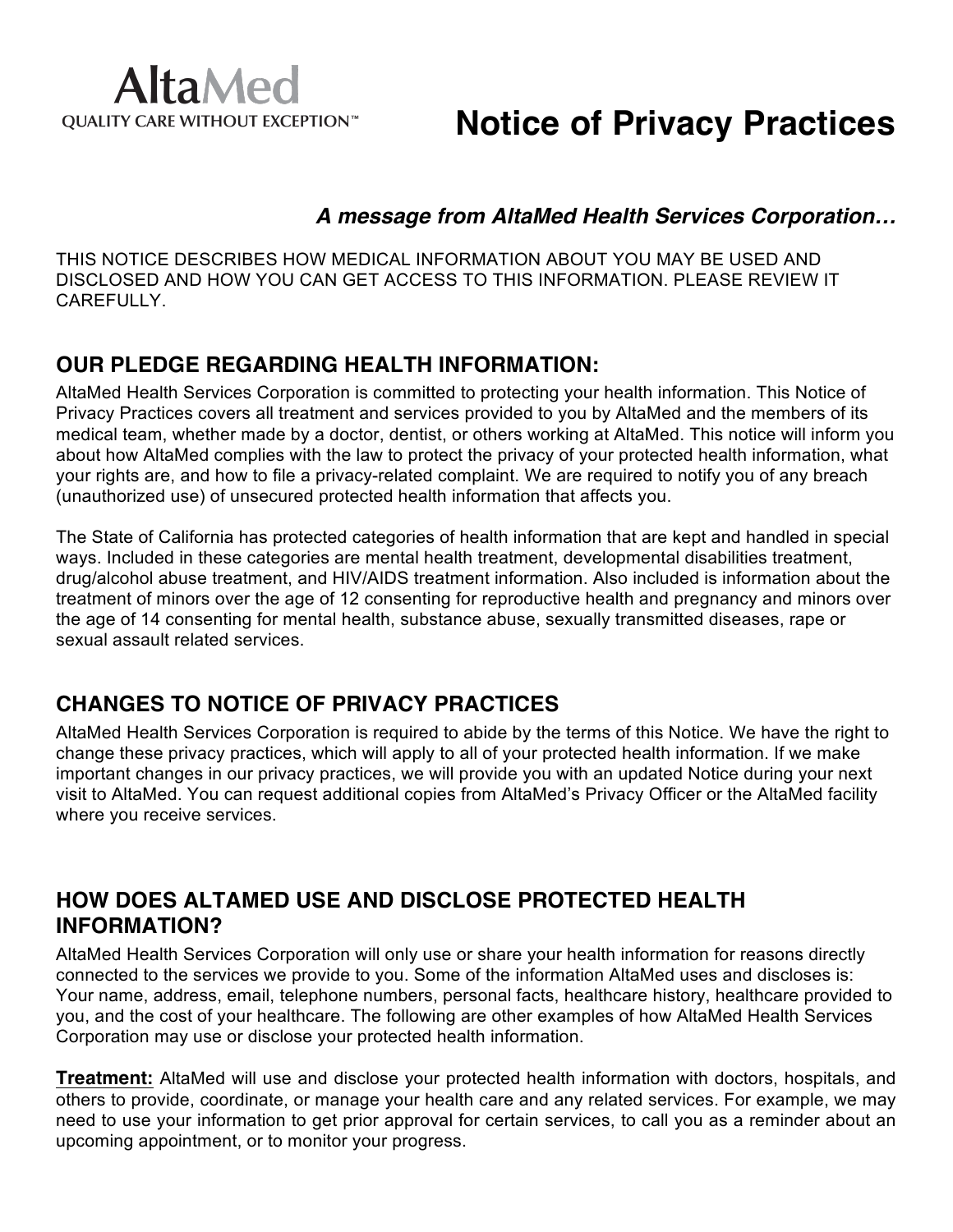# **AltaMed** QUALITY CARE WITHOUT EXCEPTION™

# **Notice of Privacy Practices**

**Payment:** AltaMed will use and disclose your protected health information, as needed, to obtain or provide payment for your health care services. This may include certain activities such as disclosing information with your health plan, provider, or personal representative who is responsible for making decisions about payment of services.

**Healthcare Operations:** Your information may be used to check how well we are providing services, as part of audits, to participate in programs to stop fraud, for AltaMed's planning needs, and for other general administrative purposes.

### **OTHER USES OF YOUR HEALTH INFORMATION:**

**Marketing and Fundraising:** AltaMed may contact you to provide information about treatment alternatives, health-related benefits or products and others services that may be of interest to you. AltaMed may also use or disclose information to other agencies for fundraising purposes about your age, zip code, income, profession, and/or other information, excluding your name and other information that can reasonably identify you.

If you do not want to receive these materials and would like to opt out of receiving any further fundraising communications, please contact AltaMed's Privacy Officer or the AltaMed facility where you receive services and request that these fundraising materials not be sent to you. Your request to opt out will be treated as a revocation of authorization under HIPAA's privacy rule and your rights regarding treatment and payment will not be conditioned on your choice with respect to receipt of fundraising materials.

**To Individuals Involved in Your Care or Payment for Your Care:** Unless you object to such disclosure, AltaMed may disclose relevant protected health information to family members or friends involved in decisions about your care and payment of your care. This includes sharing information to family members involved in your care in order to respond to an emergency. If so, AltaMed will determine if it is in your best interest to share your information, and then, we will limit the information shared to what is needed in order to respond to the emergency. You do have a right to request a restriction on certain disclosures of your protected health information. Please contact our AltaMed's Privacy Officer or the AltaMed facility where you receive services to make a request in writing.

**Required By Law:** AltaMed may use or disclose your protected health information to the extent such use or disclosure is required by federal, state, or local law or by court order or subpoena .

**Public Health Activities:** AltaMed may disclose your protected health information to a public health authority for the purposes of preventing or controlling disease, injury, or disability. For example, AltaMed may disclose proof of your immunizations to the school.

**Research:** AltaMed may use or disclose your protected health information for research. All research will be approved by an internal review process that reviews the research project and established protocols to ensure the privacy of your health information.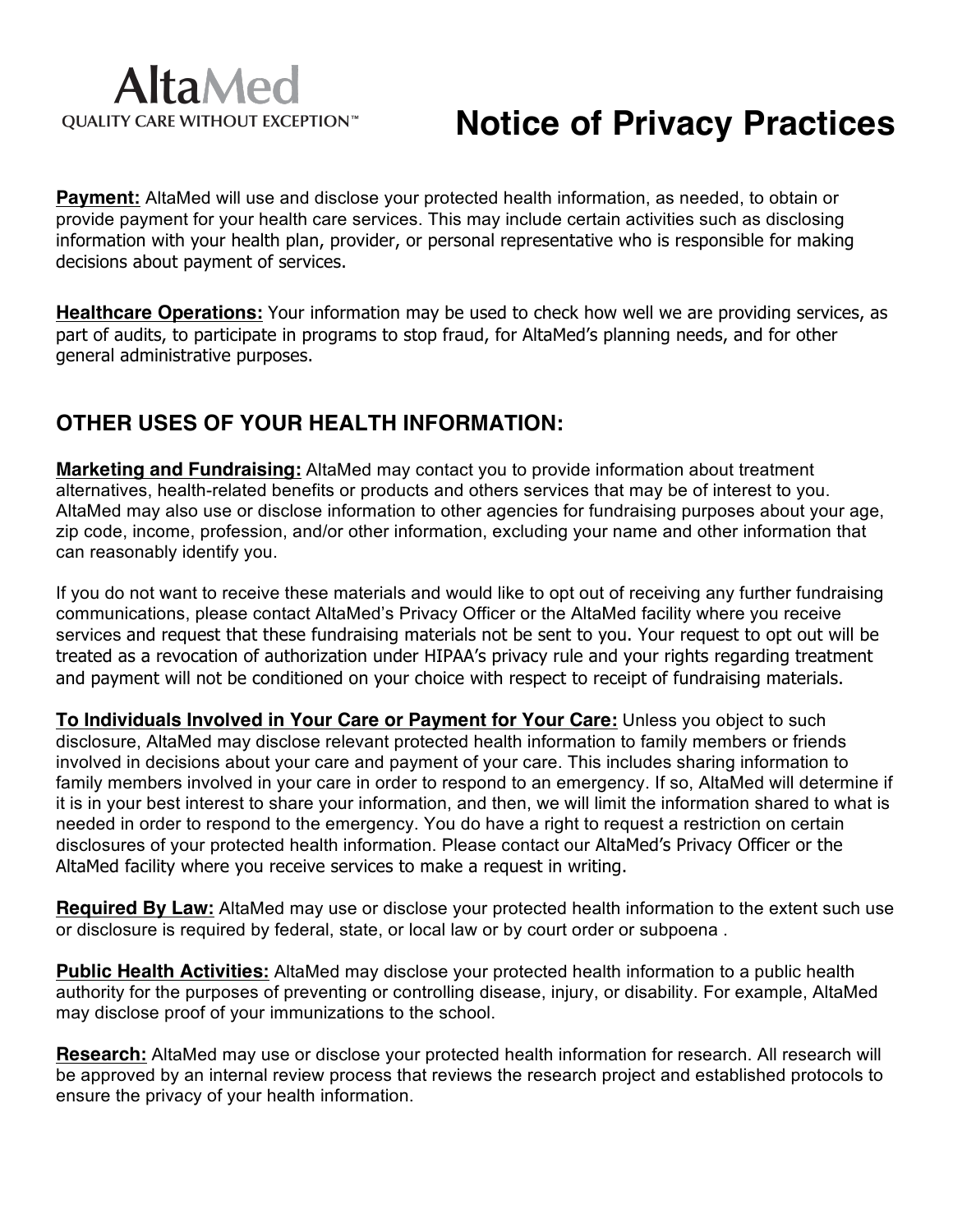# **Notice of Privacy Practices**

**To Avert a Serious Threat to Health or Safety:** AltaMed may disclose your protected health information to others in order to respond to an emergency, such as suspected or threatened abuse, neglect, or imminent harm. If so, we will use our best judgment to determine if it is in your best interest to share your protected health information. We would limit the information that is shared to only what is needed to respond to the emergency.

**Decedents:** AltaMed may use or disclose the protected health information of a deceased individual after the individual has been deceased for 50 years.

### **WHEN WRITTEN PERMISSION IS NEEDED**

Other uses and disclosures of your protected health information not contained in this Notice will be made only with your written authorization, unless otherwise required by law. You may revoke your authorization in writing at any time. If you revoke your authorization, we will no longer use or disclose your protected health information for the purposes covered by your written authorization. The revocation of your authorization will not apply to disclosures already made in reliance on your authorization.

### **WHAT ARE YOUR PRIVACY RIGHTS?**

The following is a statement of your rights with respect to your protected health information and a brief description of how you may exercise these rights.

**You have the right to inspect and obtain a copy of your protected health information.** You and your personal representative have the right to get a copy of your health information. You may inspect and obtain a copy of protected health information about you that is contained in a designated record set, including protected health information that is maintained electronically. A "designated record set" contains medical and billing records and any other records that we use for making medical decisions about you. You are entitled to access your protected health information in the format requested by you unless it is not readily producible in such format, in which case it will be provided to you in another readable form. Please submit your requests to inspect or obtain a copy of your protected health information to AltaMed's Privacy Officer or the AltaMed facility where you receive services. To the extent you request a copy of your protected health information, you may be charged a fee for the costs of copying, extracting electronic PHI, mailing, or other labor costs associated with your request. Under some circumstances your request to inspect or obtain a copy of your protected health information may be denied. If your request is denied, you may request that the decision be reviewed.

#### **You have the right to request a restriction on disclosures of your protected health information.**

You have the right to ask AltaMed not to use or share your protected health care information for the purposes of treatment, payment or healthcare operations. AltaMed is not required to agree to a restriction that you may request, except to the extent that you request us to restrict disclosure to a health plan or insurer if the disclosure is for the purposes of carrying out payment or health care operations that you or someone else on your behalf has fully paid for out of pocket. To request a restriction or to revoke your authorization, you must make your request in writing to the AltaMed's Privacy Officer. Your request must include what information you want restricted, whether you want to limit the use, disclosure or both, whether you paid for services in-full, and/or to whom you want the limits to apply.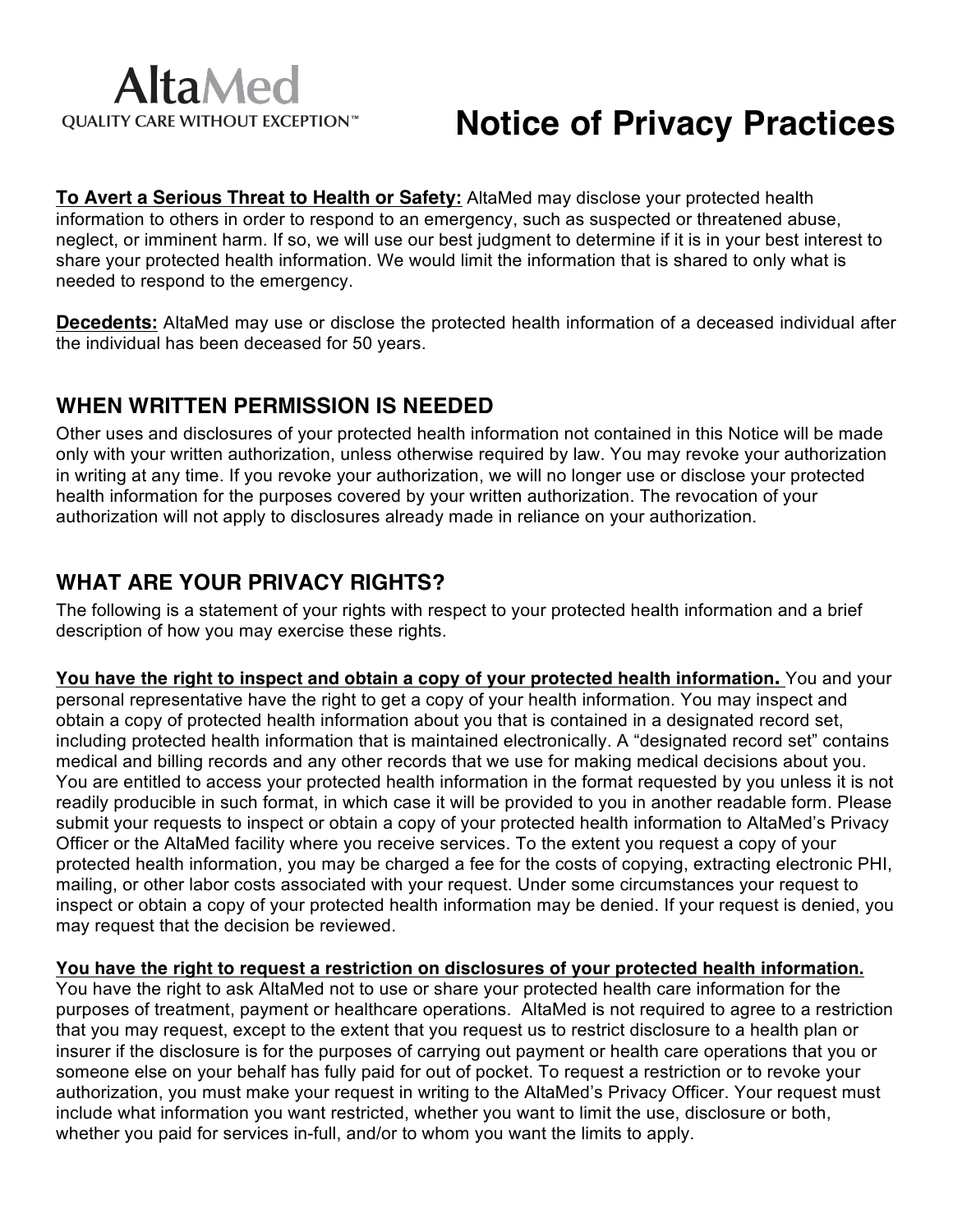# **AltaMed** QUALITY CARE WITHOUT EXCEPTION™

# **Notice of Privacy Practices**

**You have the right to request to receive confidential communications from us by alternative means or at an alternative location.** You have the right to ask AltaMed to contact you only in writing or at a different address, post office box, email, text message, or by telephone. To request changes in, or opt-out of, how you receive confidential communications, send a written request to AltaMed's Privacy Officer. Your request must specify how you wish to receive confidential communications. AltaMed will accommodate all reasonable requests when necessary to protect your safety.

**You have the right to request an amendment to your protected health information.** If you feel that medical information we have about you is incorrect or incomplete, you have the right to request an amendment for information maintained in a designated record set for as long as we maintain the information. To request an amendment, you must submit your request in writing to AltaMed Privacy Office, at 2040 Camfield Avenue, Los Angeles, California 90040, (323) 622-2444. With your request, you must provide a reason supporting your requested amendment.

We may deny your request for an amendment if: The information is not created or kept by AltaMed Health Services Corporation, the information is not part of the designated record set of information kept by AltaMed, the information is not part of the information which you would be permitted to inspect or copy, the information has been gathered for a court case or other legal action, or if AltaMed determines that the information sought to be amended is accurate and complete.

AltaMed will notify you in writing if we agree or deny your request to amend your health information. If AltaMed denies your requested amendment, you may ask that we review our decision. You may also submit a written statement of disagreement disagreeing with the denial and stating the basis for such disagreement. Your written statement of disagreement will be included with your designated record set that is subject to the requested amendment

**You have the right to receive an accounting of certain disclosures AltaMed has made, if any, of your protected health information.** You have the right to request a list of disclosures we made of your protected health information. The accounting of disclosures will include a list of whom we shared the information with, when we shared the information, the reason the information was shared, and a description of the information shared. This list will not include occasions when information was shared with you, shared with your permission, shared for treatment, payment, or health care operations, and other exceptions authorized by law.

To request an accounting of disclosures, you must submit your request in writing to AltaMed's Privacy Officer. Your request must state a time period which may not go back more than six years from the date of the request. You are entitled to one accounting of disclosures in any 12-month period without charge. If you request additional accountings within the 12-month period, you will be charged the cost of compiling the accounting. AltaMed will notify you of the cost involved and you may modify or withdraw your request at that time before any costs are incurred.

**You have the right to request a paper copy of this Notice of Privacy Practices.** You can also find this Notice on our website at www.altamed.org. To obtain a paper copy of this Notice, you may contact AltaMed Privacy Office, at 2040 Camfield Avenue, Los Angeles, California 90040, (323) 622-2444, or the clinic where you received outpatient care.